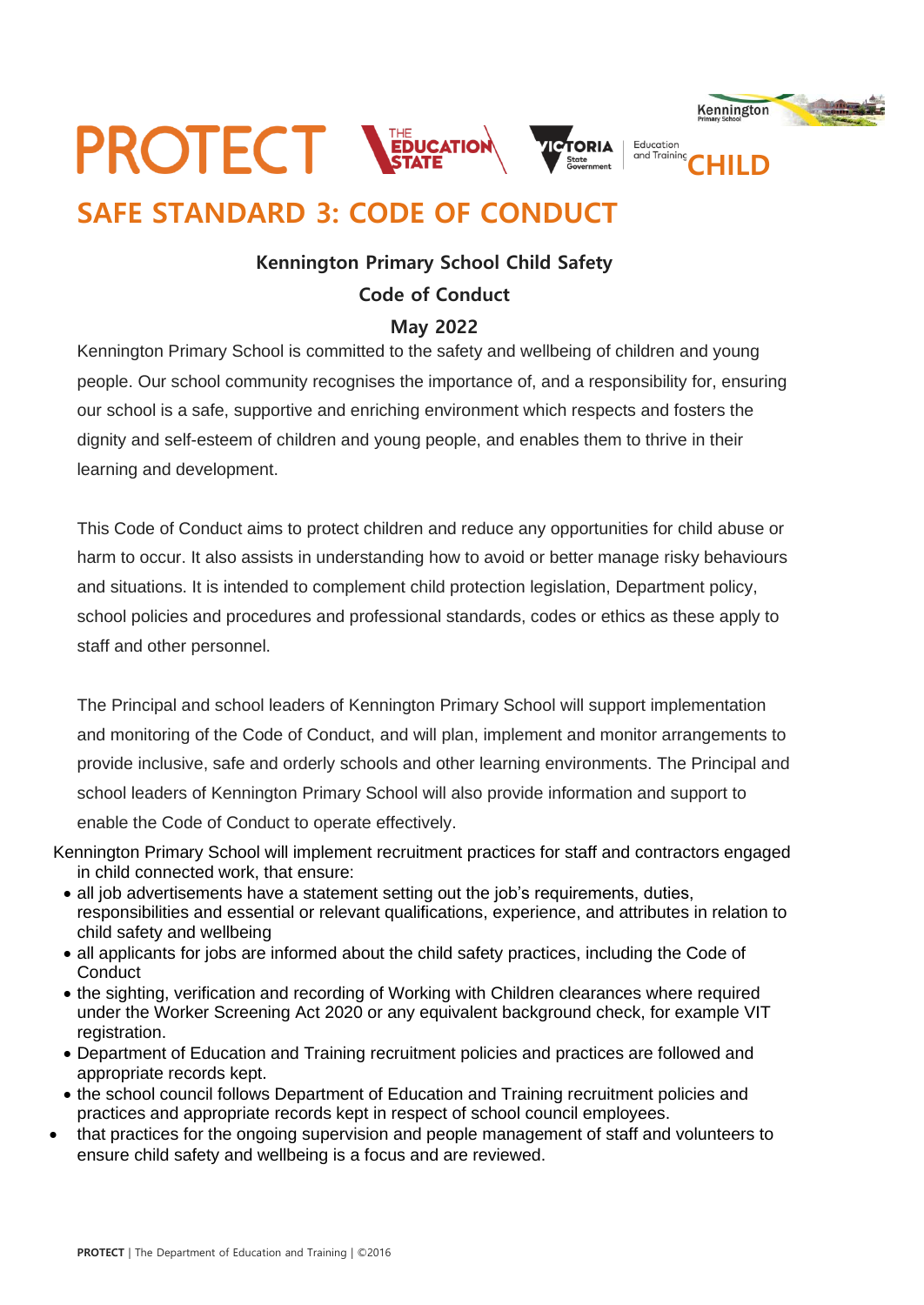Where the person will be engaged in child-related work, KPS will collect and record proof of identify, essential or relevant qualifications, history of work involving children and references addressing suitability for the job and working with children.

Kennington Primary School will implement engagement practices for volunteers engaged in child connected work, including:

- sight, verify and record Working with Children clearances where required under the Worker Screening Act 2020 or any equivalent background check
- consider the child safety risks relevant to the volunteer's role and, if reasonable and appropriate, collect and record proof of identify, essential or relevant qualifications, history of work involving children and references addressing suitability for the job and working with children

Kennington Primary School will make volunteers aware of the Child Safety and Wellbeing Policy and Code of Conduct and ensure all newly appointed school staff, school council members, and volunteers engaged in child-connected work receive an induction regarding child safety and wellbeing appropriate to their roles, including information about the Child Safety Code of Conduct the Child Safety and Wellbeing Policy and the procedures for managing child abuse complaints and concerns.

Kennington Primary School will ensure school staff, school council members and volunteers engaged in child-connected work are aware of their responsibilities to children and students, information sharing, reporting obligations and record-keeping obligations.

All staff, contractors, volunteers and any other member of the school community involved in child-related work are required to comply with the Code of Conduct by observing expectations for appropriate behaviour below. The Code of Conduct applies in all school situations, including school camps and in the use of digital technology and social media.

#### **Acceptable behaviours**

As staff, volunteers, contractors, and any other member of the school community involved in child-related work individually, we are responsible for supporting and promoting the safety of children by:

- upholding the school's statement of commitment to child safety at all times and adhering to the school's child safe policy.
- treating students and families in the school community with respect both within the school environment and outside the school environment as part of normal social and community activities.
- listening and responding to the views and concerns of students, particularly if they are telling you that they or another child has been abused or that they are worried about their safety/the safety of another child
- promoting the cultural safety, participation and empowerment of Aboriginal and Torres Strait Islander students
	- promoting the cultural safety, participation and empowerment of students with culturally and/or linguistically diverse backgrounds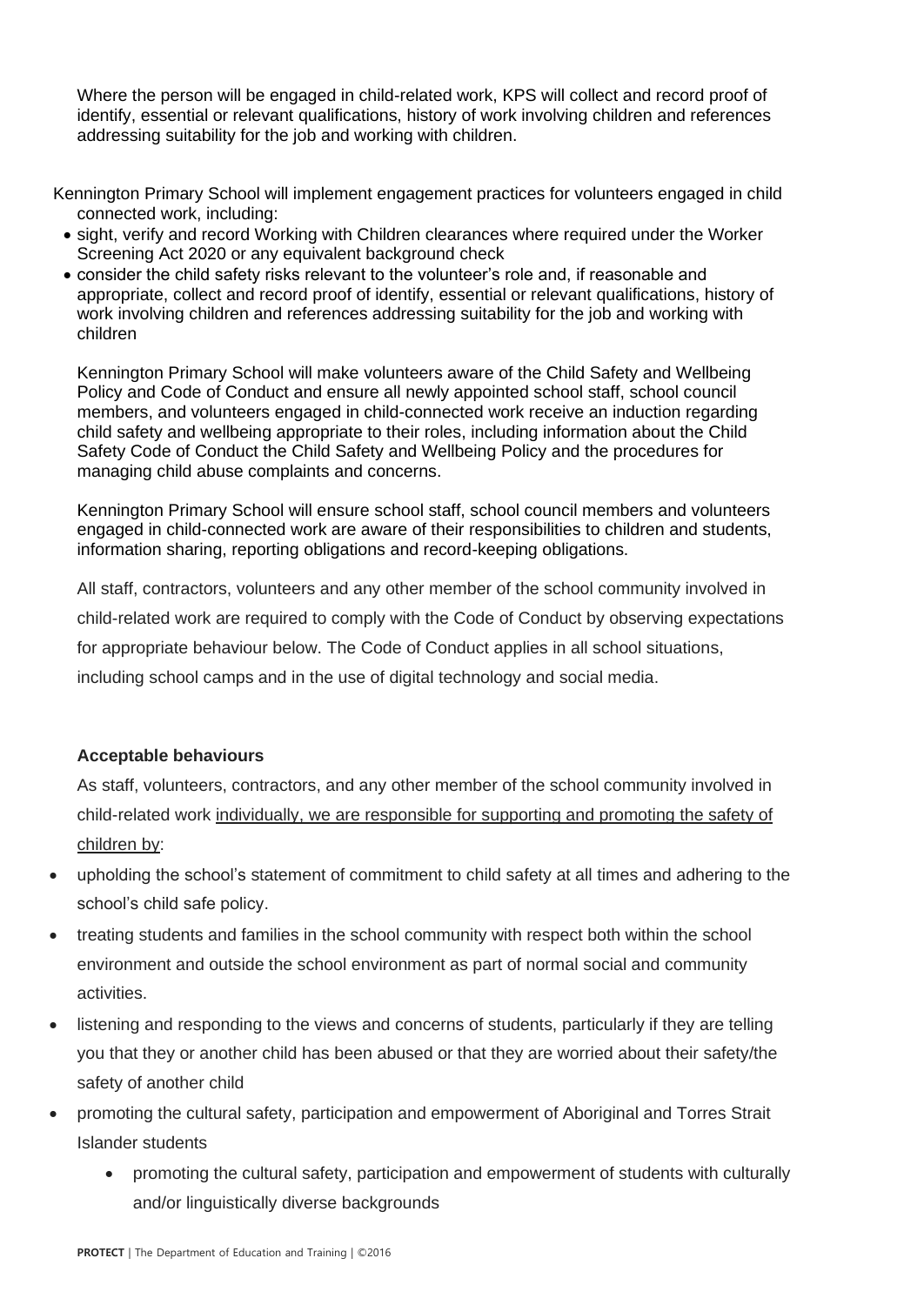- promoting the safety, participation and empowerment of students with a disability
- promoting an understanding of the diverse circumstance of children and students, and provide support and respond to vulnerable children and students
- ensuring students, staff, volunteers, and the school community have access to information, support and complaints processes that are culturally safe, accessible and easy to understand
- Paying particular attention to the needs of students with disability, students from culturally and linguistically diverse backgrounds, students who are unable to live at home, international students, and lesbian, gay, bisexual, trans and gender diverse, intersex and queer (LGBTIQ+) students
- reporting any allegations of child abuse or other child safety concerns to the school's leadership
- understanding and complying with all reporting or disclosure obligations (including mandatory reporting) as they relate to protecting children from harm or abuse.
- if child abuse is suspected, ensuring as quickly as possible that the student(s) are safe and protected from harm.

### **Unacceptable behaviours**

As staff, volunteers, contractors, and any other member of the school community involved in child-related work we must not:

- ignore or disregard any concerns, suspicions or disclosures of child abuse
- develop a relationship with any student that could be seen as favouritism or amount to 'grooming' behaviour (for example, offering gifts)
- exhibit behaviours or engage in activities with students which may be interpreted as abusive and not justified by the educational, therapeutic, or service delivery context
- ignore behaviours by other adults towards students when they appear to be overly familiar or inappropriate
- discuss content of an intimate nature or use sexual innuendo with students, except where it occurs relevantly in the context of parental guidance, delivering the education curriculum or a therapeutic setting
- treat a child unfavourably because of their disability, age, gender, race, culture, vulnerability, sexuality or ethnicity.
- communicate directly with a student through personal or private contact channels (including by social media, email, instant messaging, texting etc) except where that communication is reasonable in all the circumstances, related to school work or extracurricular activities or where there is a safety concern or other urgent matter